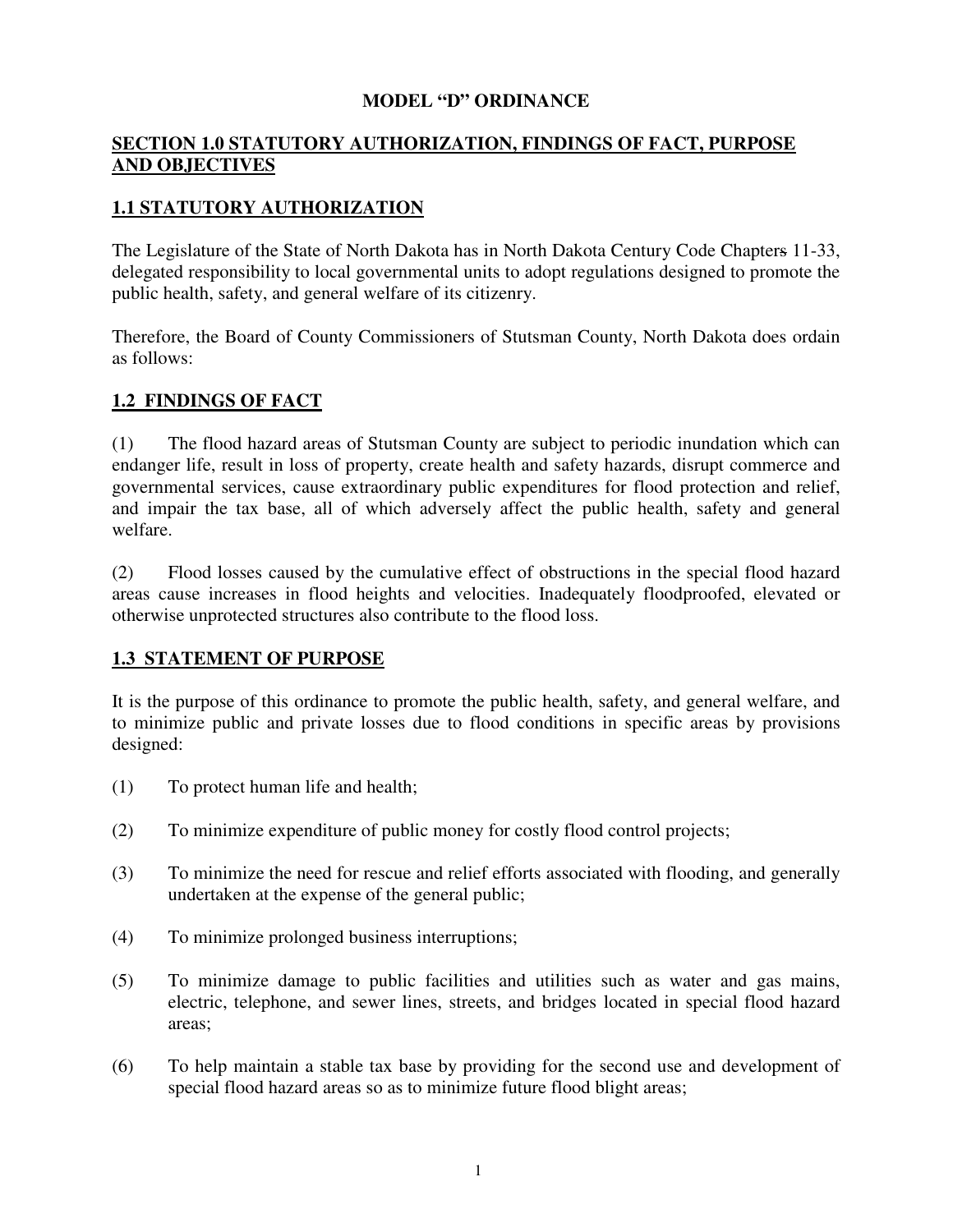- (7) To ensure that potential buyers are notified that property is in a special flood hazard area; and,
- (8) To ensure that those who occupy the special flood hazard areas assume responsibility for their actions.

### **1.4 METHODS OF REDUCING FLOOD LOSSES**

In order to accomplish its purposes, this ordinance includes methods and provisions for:

- (1) Restricting or prohibiting uses which are dangerous to health, safety, and property due to water or erosion hazards, or which result in damaging increases in erosion or in flood heights or velocities;
- (2) Requiring that uses vulnerable to floods, including facilities which serve such uses, be protected against flood damage at the time of initial construction;
- (3) Controlling the alteration of natural floodplains, stream channels, and natural protective barriers, which help accommodate or channel flood waters;
- (4) Controlling filling, grading, dredging, and other development which may increase flood damage; and
- (5) Preventing or regulating the construction of flood barriers which will unnaturally divert flood waters or which may increase flood hazards in other areas.

## **SECTION 2.0 DEFINITIONS**

Unless specifically defined below, words or phrases used in this ordinance shall be interpreted so as to give them the meaning they have in common usage and to give this ordinance its most reasonable application.

"Appeal" means a request for a review of the floodplain administrator's interpretation of any provision of this ordinance or a request for a variance.

"Base flood or 100-year flood" means the flood having a one percent chance of being equaled or exceeded in any given year.

"Base Flood Elevation" (BFE) means the height of the base flood or 100-year flood usually in feet above mean sea level.

"Basement" means any area of the building having its floor subgrade (below ground level) on all sides.

"Best Available Data" (BAD) means water elevation information from any source used to estimate or determine a base flood elevation (i.e. high water mark).

"Conveyance or hydraulic conveyance" means a geometric characteristic of a river or watercourse at a given point that determines the flow-carrying capacity at that point.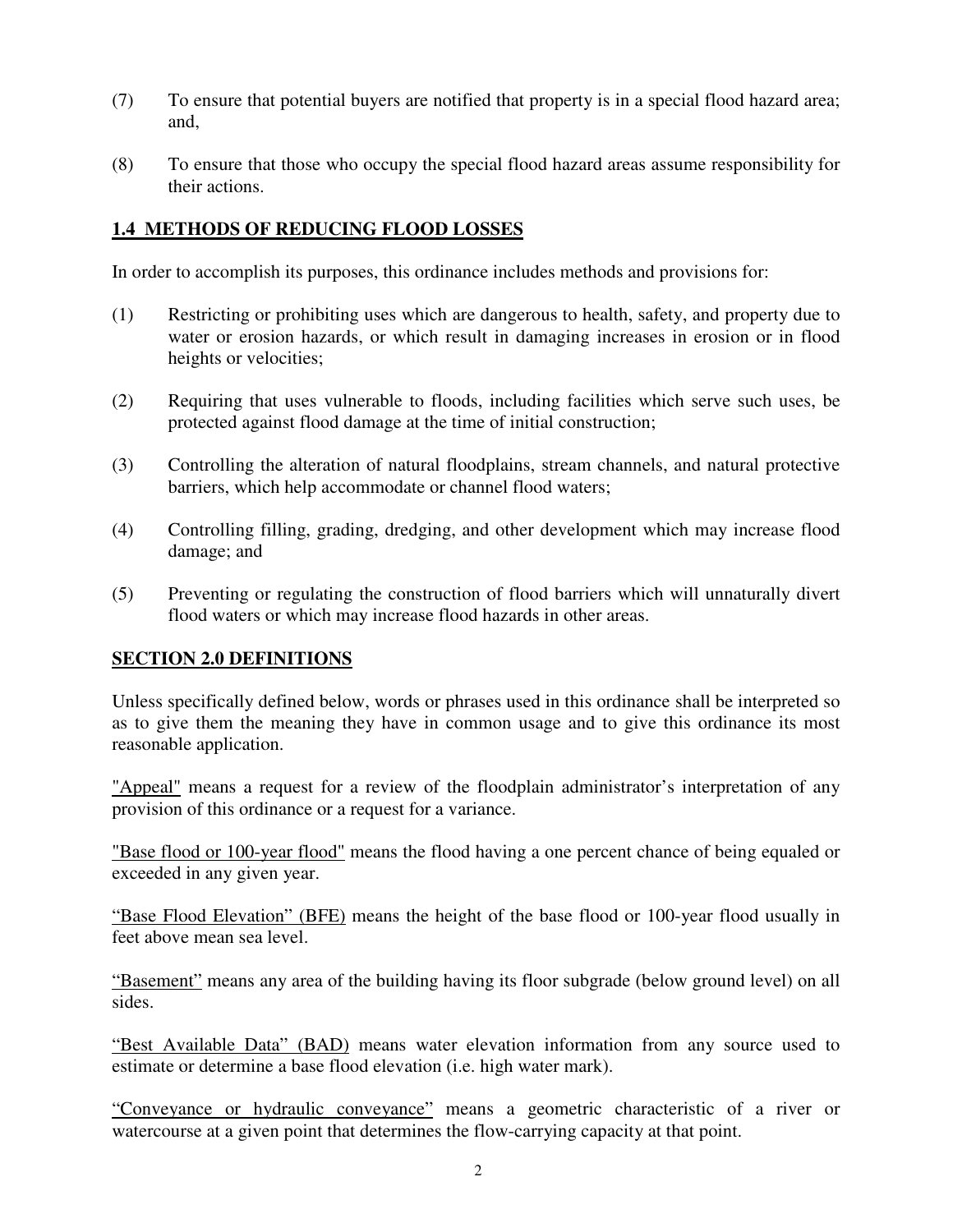"Development" means any man-made change to improved or unimproved real estate, including but not limited to buildings or other structures, mining, dredging, filling, grading, paving, excavation or drilling operations located within the special flood hazard area.

"Flood Insurance Rate Map" (FIRM) means the official map issued by the Federal Emergency Management Agency where special flood hazard areas are designated as Zone A, AE, AO, AH, A1-A30 or A-99.

"Flood Insurance Study" (FIS) means the official report provided by the Federal Emergency Management Agency that includes flood profiles, the Flood Insurance Rate Map, and the water surface elevation of the base flood.

"Flood" or "flooding" means a general and temporary condition of partial or complete inundation of normally dry land areas from the overflow of inland or tidal waters and/or; from the unusual and rapid accumulation or runoff of surface waters from any source.

"Flood proofing" (Dry) means protection provided a structure, together with attendant utilities and sanitary facilities, which is watertight two feet above the base flood elevation with walls that are substantially impermeable to the passage of water.

"Floodway or regulatory floodway" means the channel of a river or other watercourse and the adjacent land areas that must be reserved in order to discharge the base flood without cumulatively increasing the water surface elevation more than one foot.

"Lowest floor" means the lowest floor of a structure including the basement.

"Manufactured home" means a structure, transportable in one or more sections, which is built on a permanent chassis and is designed for use with or without a permanent foundation when connected to the required utilities. The term "manufactured home" does not include a "recreational vehicle", but does include "mobile home".

"Manufactured Home Park or Subdivision" means a parcel (or contiguous parcels) of land divided into two or more manufactured home lots for rent or sale.

"New construction" means structures for which the "start of construction" commenced on or after the effective date of this ordinance.

"Reasonably safe from flooding" means base flood waters will not inundate the land or damage structures to be removed from the special flood hazard area, and that any subsurface waters related to the base flood will not damage existing or proposed buildings.

"Recreational vehicle" means a vehicle which is:

- (a) built on a single chassis;
- (b) 400 square feet or less when measured at the largest horizontal projection;
- (c) designed to be self-propelled or permanently towable by a light duty truck;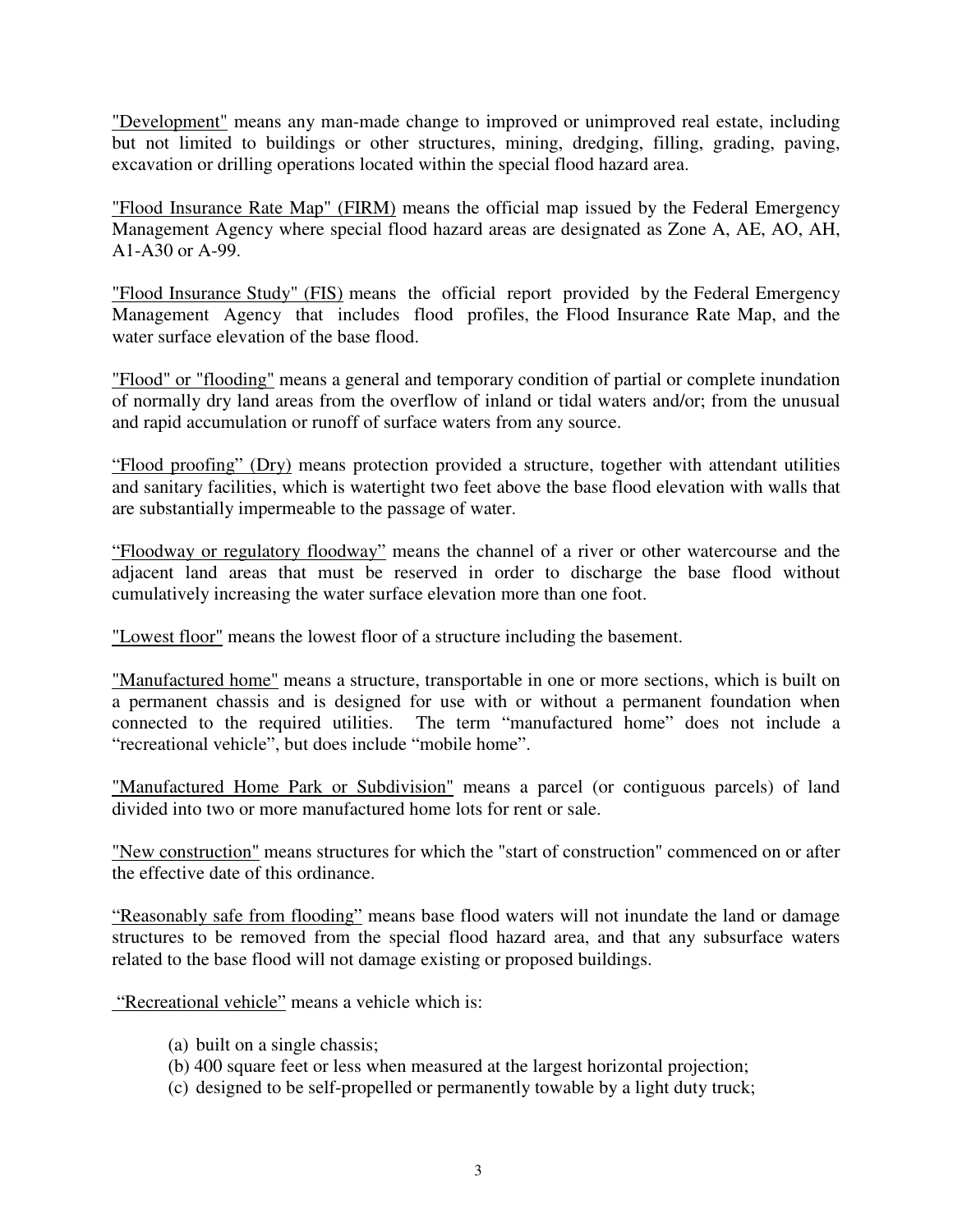- (d) designed primarily not for use as a permanent dwelling but as temporary living quarters for recreational camping, travel, or seasonal use; including, but not limited to;
- (e) travel trailers, trailers on wheels, park-model trailers, and other similar vehicles

"Special Flood Hazard Area" (SFHA) means an area of land that would be inundated by a flood having a one percent chance of being equaled or exceeded in any given year.

"Start of construction" includes substantial improvement, and means the date the building permit was issued, provided the actual start of construction, repair, reconstruction, placement, or other improvement was within 180 days of the permit date. The actual start means the first placement of permanent construction of a structure on a site, such as the pouring of slab or footings, the installation of piles, the construction of columns, or any work beyond the stage of excavation or the placement of a manufactured home on a foundation. Permanent construction does not include land preparation, such as clearing, grading and filling; nor does it include the installation of streets and/or walkways; nor does it include excavation for a basement, footings, piers, or foundations or the erection of temporary forms; nor does it include the installation on the property of accessory buildings, such as garages or sheds not occupied as dwelling units or not part of the main structure.

"Structure" means a walled and roofed building, including manufactured homes and gas or liquid above-ground storage tanks.

"Substantial damage" means damage of any origin sustained by a structure whereby the cost of restoring the building to its pre-damaged condition would equal or exceed 50 percent of the market value of the structure before the damage occurred.

"Substantial improvement" means any repair, reconstruction, or improvement of a structure, the cost of which equals or exceeds 50 percent of the market value of the structure either:

- 1) Before the improvement or repair is started; or
- 2) If the structure has been damaged and is being restored, before the damage occurred. For the purposes of this definition "substantial improvement" is considered to occur when the first alteration of any wall, ceiling, floor, or other structural part of the building commences, whether or not that alteration affects the external dimensions of the structure.

The term does not, however, include either:

- (1) Any project for improvement of a structure to comply with existing state or local health, sanitary, or safety code specifications which are solely necessary to assure safe living conditions; or
- (2) Any alteration of a structure listed on the National Register of Historic Places or a State Inventory of Historic Places.

"Variance" means a grant of relief from the requirements of this ordinance which permits construction in a manner that would otherwise be prohibited by this ordinance.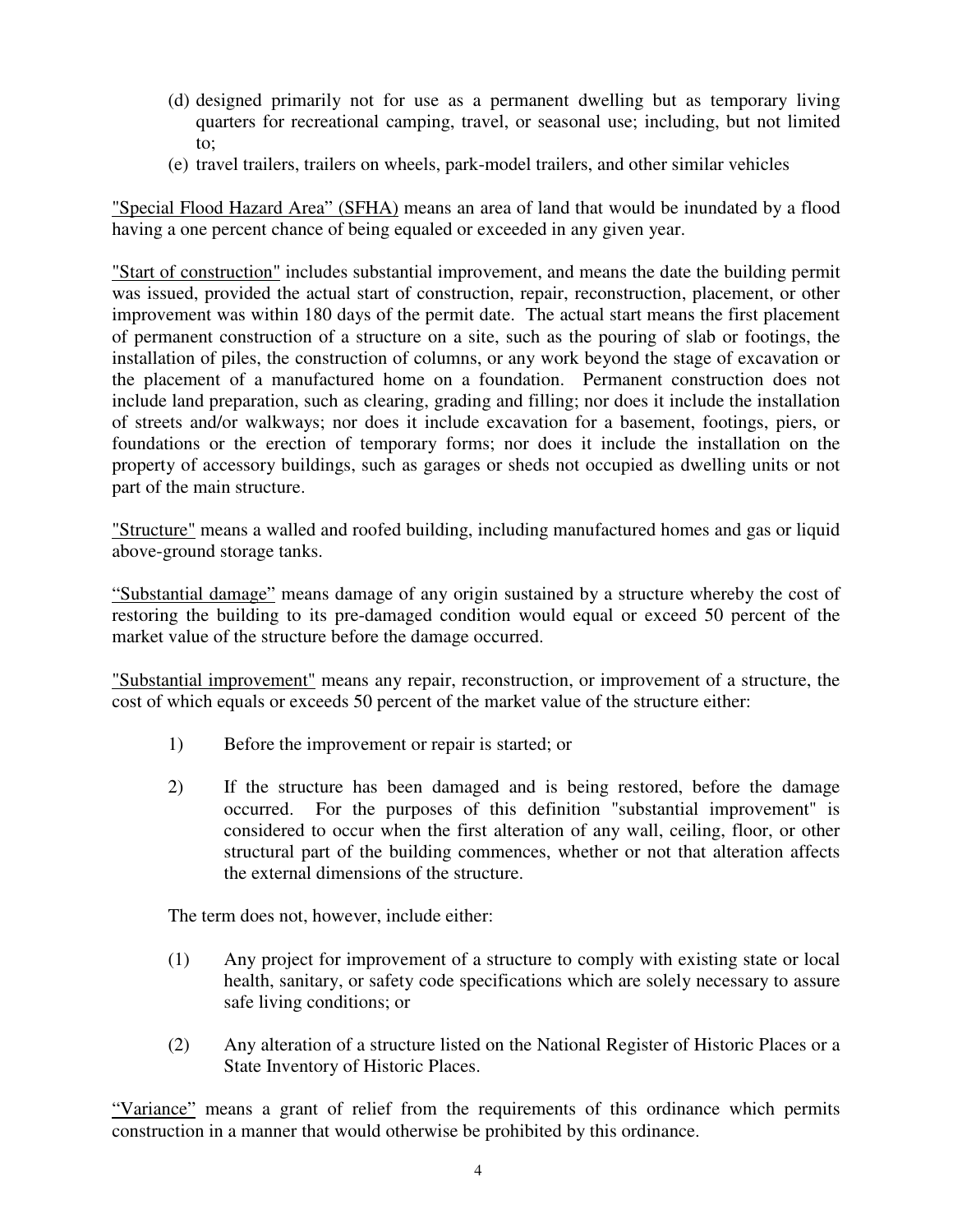## **SECTION 3.0 GENERAL PROVISIONS**

## **3.1 LANDS TO WHICH THIS ORDINANCE APPLIES**

This ordinance shall apply to all special flood hazard areas within the jurisdiction of Stutsman County.

### **3.2 BASIS FOR ESTABLISHING THE SPECIAL FLOOD HAZARD AREAS**

The special flood hazard areas identified by the Federal Emergency Management Agency in a scientific and engineering report entitled "The Flood Insurance Study for Stutsman County, dated May 24, 2011," with an accompanying Flood Insurance Rate Map and all subsequent revisions thereto is hereby adopted by reference and declared to be a part of this ordinance. The Flood Insurance Study is on file at the Stutsman County Emergency Management Office located at 205  $6<sup>th</sup>$  Street SE, Jamestown, ND 58401.

## **3.3 COMPLIANCE**

No structure or land shall hereafter be constructed, located, extended, converted, or altered without full compliance with the terms of this ordinance and other applicable regulations.

#### **3.4 GREATER RESTRICTIONS**

This ordinance is not intended to repeal, remedy, or impair any existing easements, covenants, or deed restrictions. However, where this ordinance and another ordinance, easement, covenant, or deed restriction conflict or overlap, whichever imposes the more stringent restrictions shall prevail.

## **3.5 INTERPRETATION**

In the interpretation and application of this ordinance, all provisions shall be:

- (1) Considered as minimum requirements;
- (2) Liberally construed in favor of the governing body; and,
- (3) Deemed neither to limit nor repeal any other powers granted under state statutes.

## **3.6 WARNING AND DISCLAIMER OF LIABILITY**

The degree of flood protection required by this ordinance is considered reasonable for regulatory purposes and is based on scientific and engineering considerations. Larger floods can and will occur on rare occasions. Flood heights may be increased by manmade or natural causes. This ordinance does not imply that land outside the special flood hazard areas or uses permitted within such areas will be free from flooding or flood damages. This ordinance shall not create liability on the part of Stutsman County, any officer or employee thereof, or the Federal Emergency Management Agency, for any flood damages that result from reliance on this ordinance or any administrative decision lawfully made thereunder.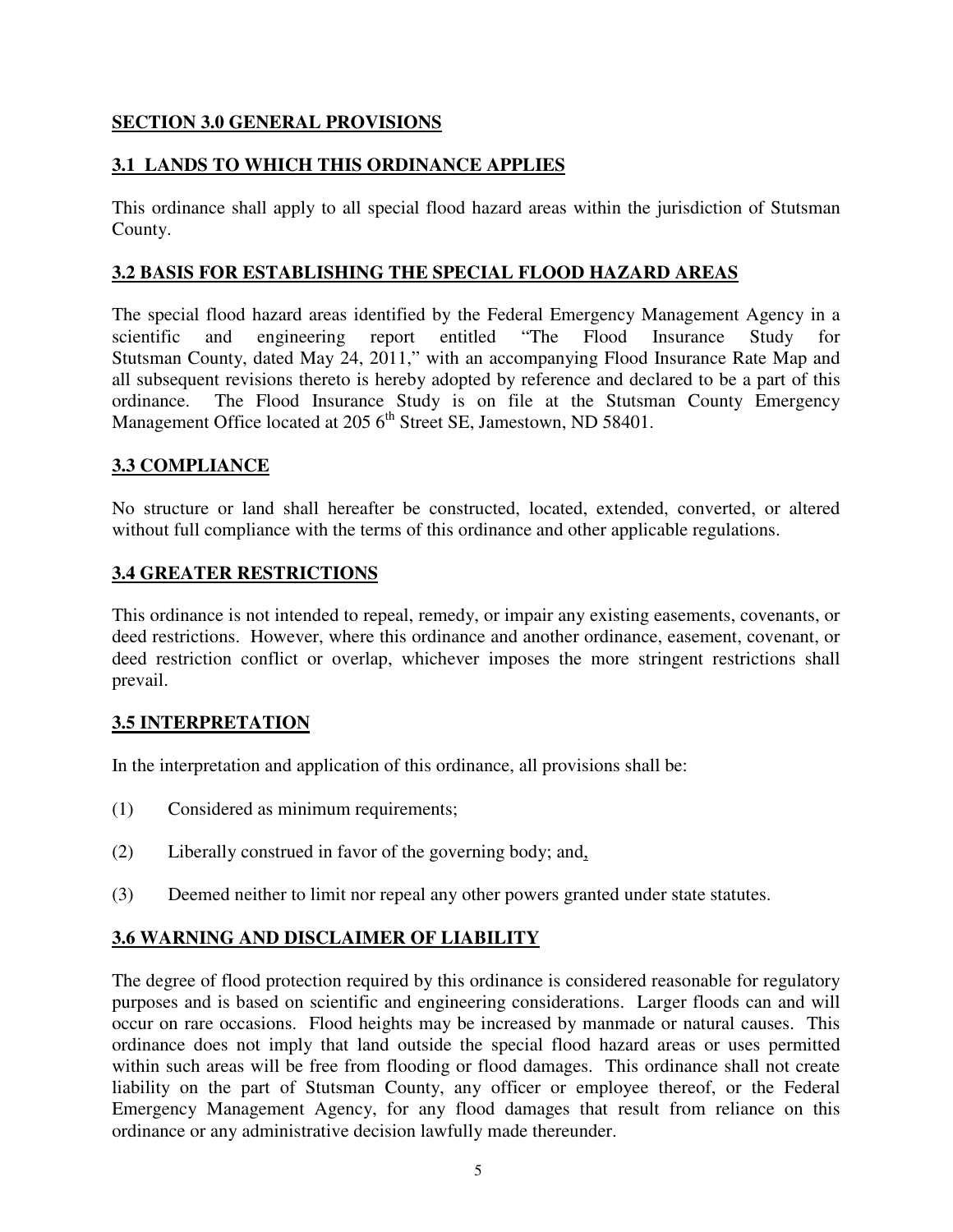## **SECTION 4.0 ADMINISTRATION**

## **4.1 ESTABLISHMENT OF DEVELOPMENT PERMIT**

A development permit shall be obtained before construction or development begins within any special flood hazard area established in Section 3.2. Application for a development permit shall be made on forms furnished by floodplain administrator and may include, but not be limited to: plans in duplicate drawn to scale showing the nature, location, dimensions, and elevations of the area in question; existing or proposed structures, fill storage materials, drainage facilities; and the location of the foregoing. Specifically, the following information is required:

- (1) Elevation in relation to mean sea level, of the lowest floor of all structures;
- (2) Elevation in relation to mean sea level to which any structure has been floodproofed;
- (3) Certification by a registered professional engineer or architect that the floodproofing methods for any non-residential structure meet the floodproofing criteria in Section 5.2-2; and,
- (4) Description of the extent to which any watercourse will be altered or relocated as a result of proposed development.

# **4.2 DESIGNATION OF THE FLOODPLAIN ADMINISTRATOR**

The Stutsman County Emergency Management Office is hereby appointed to administer and implement this ordinance by granting or denying development permit applications in accordance with its provisions.

# **4.3 DUTIES AND RESPONSIBILITIES OF THE FLOODPLAIN ADMINISTRATOR**

Duties of the floodplain administrator shall include, but not be limited to:

## **4.3-1 Permit Review**

- (1) Review all development permits to determine that the permit requirements of this ordinance have been satisfied.
- (2) Review all development permits to determine that all necessary permits have been obtained from those federal, state, or local governmental agencies from which prior approval is required.
- (3) Review all development permits to determine if the proposed development is located in the floodway. If located in the floodway, assure that the encroachment provisions of Section 5.3(1) are met.

# **4.3-2 Use of Other Base Flood Data**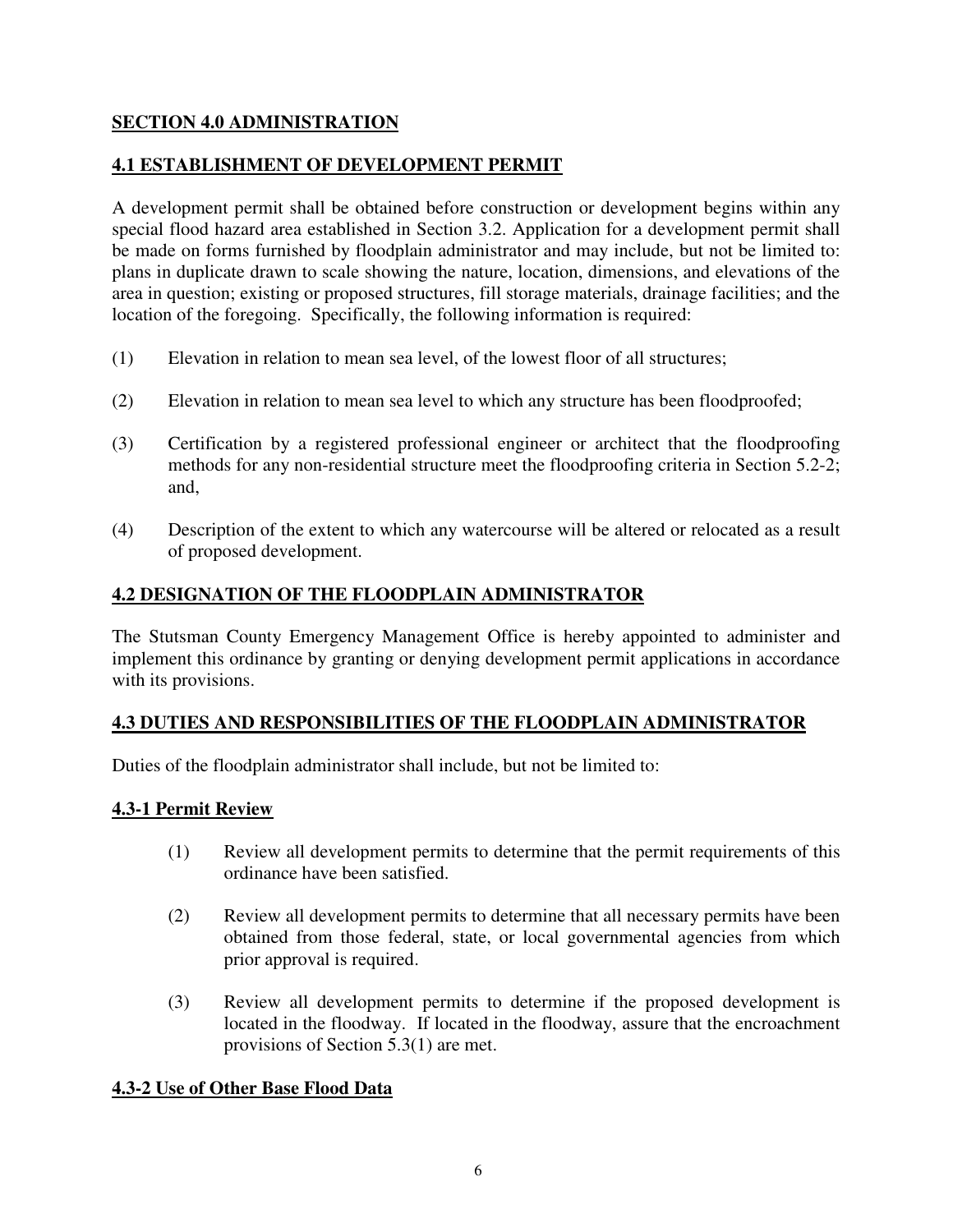When base flood elevation data has not been provided in accordance with Section 3.2, BASIS FOR ESTABLISHING THE SPECIAL FLOOD HAZARD AREAS, the floodplain administrator shall obtain, review, and reasonably utilize any base flood elevation data and floodway data available (known as best available data) from a federal, state, or other source, as criteria for requiring that new construction, substantial improvements, or other development in the floodplain are administered in accordance with Section 5.2, SPECIFIC STANDARDS.

### **4.3-3 Information to be Obtained and Maintained**

- (1) Obtain and record the actual elevation (in relation to mean sea level) of the lowest floor (including basement) of all new or substantially improved structures, and whether or not the structure contains a basement.
- (2) For all new or substantially improved floodproofed structures:
	- (i) obtain and record the actual elevation (in relation to mean sea level) to which the structure has been floodproofed;
	- (ii) maintain the flood proofing certifications required in Section 4.1(3).
- (3) Maintain for public inspection all records pertaining to the provisions of this ordinance.

#### **4.3-4 Alteration of Watercourses**

The floodplain administrator shall:

- (1) Notify nearby communities, water resource districts, and the North Dakota State Engineer, as necessary, prior to any alteration or relocation of a watercourse, and submit evidence of such notification to the Federal Emergency Management Agency.
- (2) Require that maintenance is provided within the altered or relocated portion of said watercourse so that the flood carrying capacity is not diminished; and,
- (3) Notify the appropriate water resource district prior to removal or placement of fill within two hundred feet of the bank of a body of water during normal flow or stage.

#### **4.3-5 Interpretation of Flood Insurance Rate Map (FIRM) Boundaries**

Make interpretation where needed, as to the exact location of the boundaries of the special flood hazard areas (for example, where there appears to be a conflict between a mapped boundary and actual field conditions). The person contesting the location of the boundary shall be given a reasonable opportunity to appeal the interpretation as provided in Section 4.4.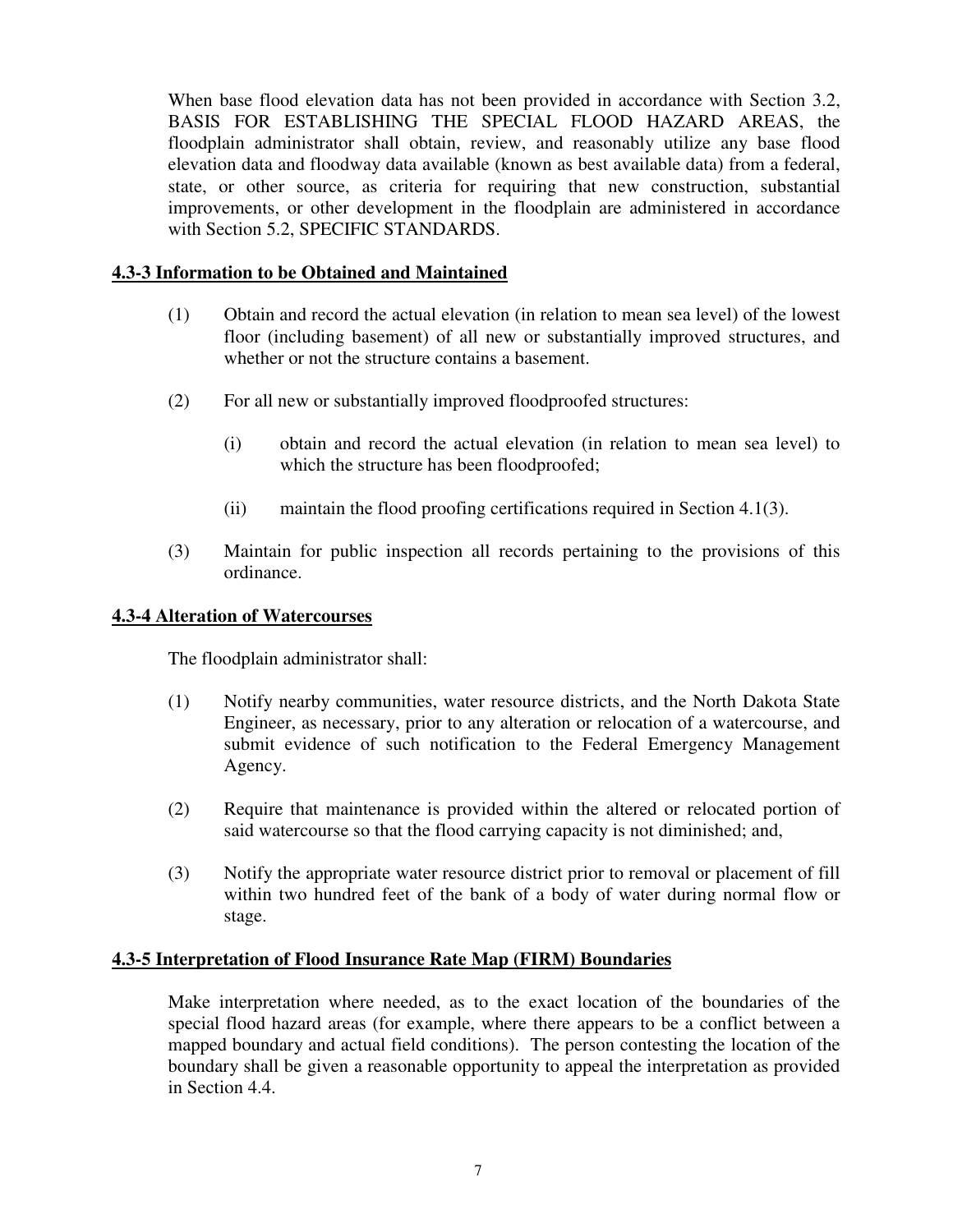#### **4.4 VARIANCE PROCEDURE**

#### **4.4-1 Appeal Board**

- (1) The Stutsman County Planning and Zoning Commission as established by Board of County Commissioners shall hear and decide appeals and requests for variances from the requirements of this ordinance.
- (2) The Stutsman County Planning and Zoning Commission shall hear and decide appeals when it is alleged there is an error in any requirement, decision, or determination made by the floodplain administrator in the enforcement or administration of this ordinance.
- (3) Those aggrieved by the decision of the Stutsman County Planning and Zoning Commission, or any taxpayer, may appeal such decision to the Southeast Judicial District Court, provided in NDCC 11-33-12.
- (4) In passing upon such applications, the Stutsman County Planning and Zoning Commission shall consider all technical evaluations, all relevant factors, standards specified in other sections of this ordinance; and:
	- (i) the danger that materials may be swept onto other lands to the injury of others;
	- (ii) the danger to life and property due to flooding or erosion damage;
	- (iii) the susceptibility of the proposed facility and its contents to flood damage and the effect of such damage on the individual owner;
	- (iv) the importance of the services provided by the proposed facility to the community;
	- (v) the necessity to the facility of a waterfront location, where applicable;
	- (vi) the availability of alternative locations, for the proposed use which are not subject to flooding or erosion damage;
	- (vii) the compatibility of the proposed use with existing and anticipated development;
	- (viii) the relationship of the proposed use to the comprehensive plan and floodplain management program for that area;
	- (ix) the safety of access to the property in times of flood for ordinary and emergency vehicles;
	- (x) the expected heights, velocity, duration, rate of rise, and sediment transport of the floodwaters and the effects of wave action, if applicable, expected at the site; and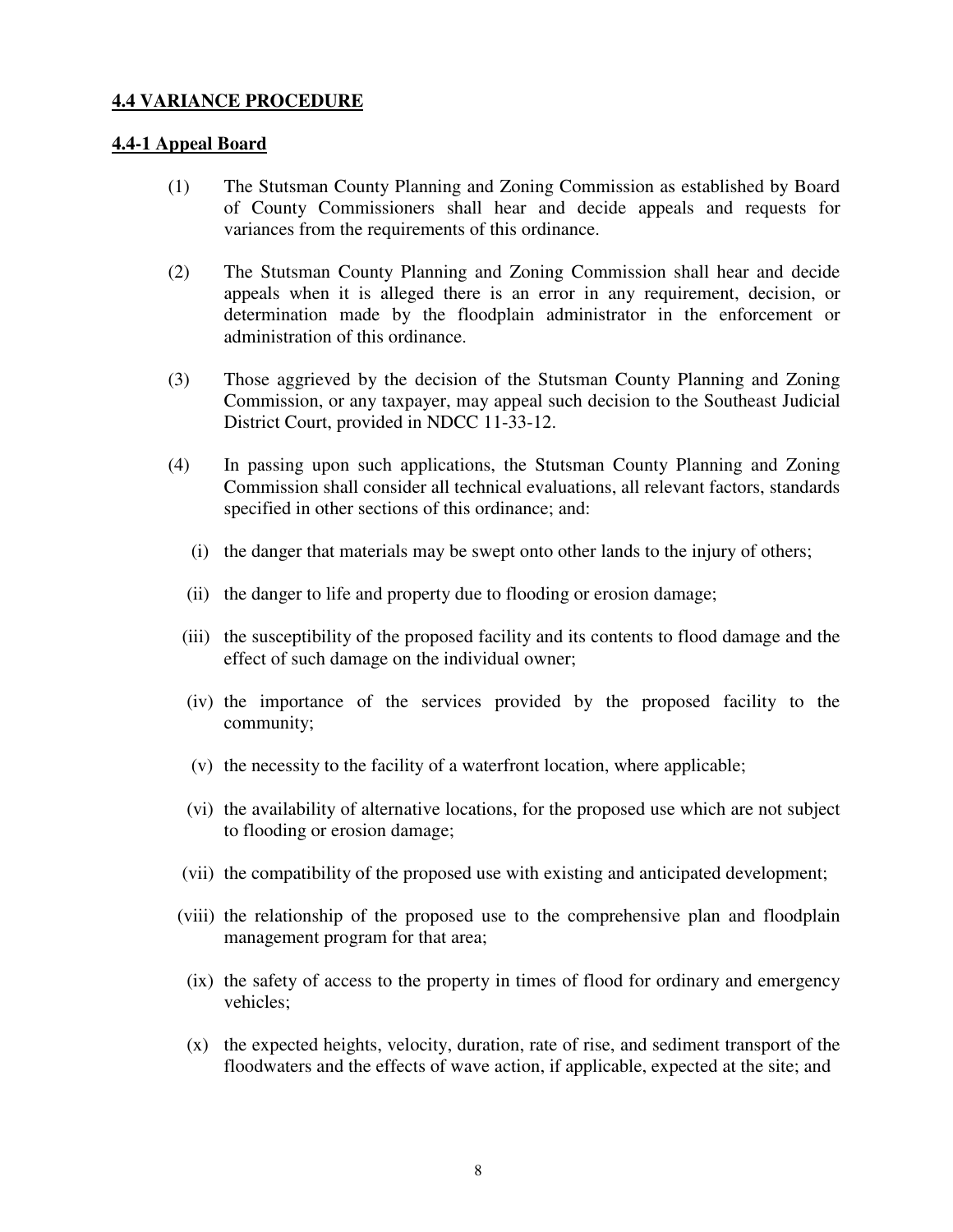- (xi) the costs of providing governmental services during and after flood conditions, including maintenance and repair of public utilities and facilities such as sewer, gas, electrical, and water systems, and streets and bridges.
- (5) Generally, variances may be issued for new construction and substantial improvements to be erected on a lot of one-half acre to less in size contiguous to and surrounded by lots with existing structures constructed below the base flood level, providing items (i-xi) in Section 4.4-1(4) have been fully considered. As the lot size increases beyond the one-half acre, the technical justification required for issuing the variance increases.
- (6) Upon consideration of the factors of Section 4.4-1(4) and the purposes of this ordinance, the Stutsman County Planning and Zoning Commission may attach such conditions to the granting of variances as it deems necessary to further the purposes of this ordinance.
- (7) The floodplain administrator shall maintain the records of all appeal actions and report any variances to the Federal Emergency Management Agency upon request.

## **4.4-2 Conditions for Variances**

- (1) Variances may be issued for the reconstruction, rehabilitation, or restoration of structures listed on the National Register of Historic Places or the State Inventory of Historic Places, without regard to the procedures set forth in the remainder of this section.
- (2) Variances shall not be issued within the identified floodplain if any increase in flood levels during the base flood discharge would result.
- (3) Variances shall only be issued upon a determination that the variance is the minimum necessary, considering the flood hazard, to afford relief.
- (4) Variances shall only be issued upon:
	- (i) a showing of good and sufficient cause;
	- (ii) a determination that failure to grant the variance would result in exceptional hardship to the applicant; and,
	- (iii) a determination that the granting of a variance will not result in increased flood heights, additional threats to public safety, cause fraud on or victimization of the public as identified in Section 4.4-1(4), or conflict with existing local laws or ordinances.
- (5) Any applicant to whom a variance is granted shall be given written notice that the structure will be permitted to be built with a lowest floor elevation below the base flood elevation and that the cost of flood insurance will be commensurate with the increased risk resulting from the reduced lowest floor elevation.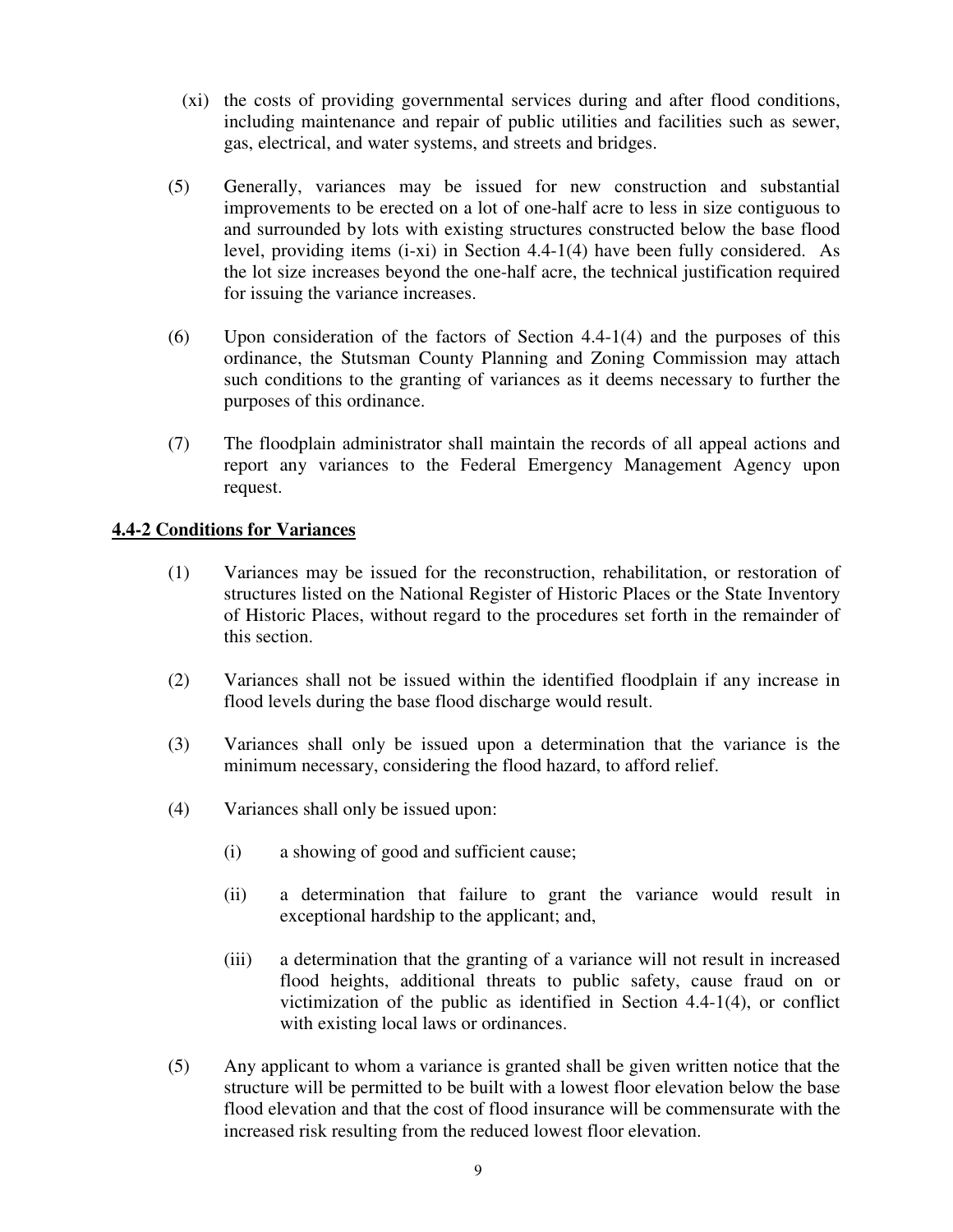# **SECTION 5.0 PROVISIONS FOR FLOOD HAZARD REDUCTION**

## **5.1 GENERAL STANDARDS**

In all special flood hazard areas the following standards are required:

## **5.1-1 Anchoring**

- (1) All new construction and substantial improvements, including additions, shall be anchored to prevent flotation, collapse or lateral movement of the structure.
- (2) All manufactured homes must be elevated and anchored to resist flotation, collapse or lateral movement. Methods of anchoring may include, but are not limited to, use of over-the-top or frame ties to ground anchors. This requirement is in addition to applicable State and local anchoring requirements for resisting wind forces.

## **5.1-2 Construction Materials and Methods**

- (1) All new construction and substantial improvements shall be constructed with materials and utility equipment resistant to flood damage.
- (2) All new and substantial improvements shall be constructed using methods and practices that minimize flood damage.
- (3) All new construction and substantial improvements shall be constructed with electrical, heating, ventilation, plumbing and air conditioning equipment, and other service facilities that are designed and/or located so as to prevent water from entering or accumulating within the components during conditions of flooding.

## **5.1-3 Utilities**

- (1) All new and replacement water supply systems shall be designed to minimize or eliminate infiltration of flood waters into the system.
- (2) New and replacement sanitary sewage systems shall be designed to minimize or eliminate infiltration of flood waters into the systems and discharge from the systems into flood waters; and,
- (3) On-site waste disposal systems shall be located to avoid impairment to them or contamination from them during flooding.

## **5.1-4 Subdivision Proposals**

 (1) All subdivision proposals shall be consistent with the need to minimize flood damage;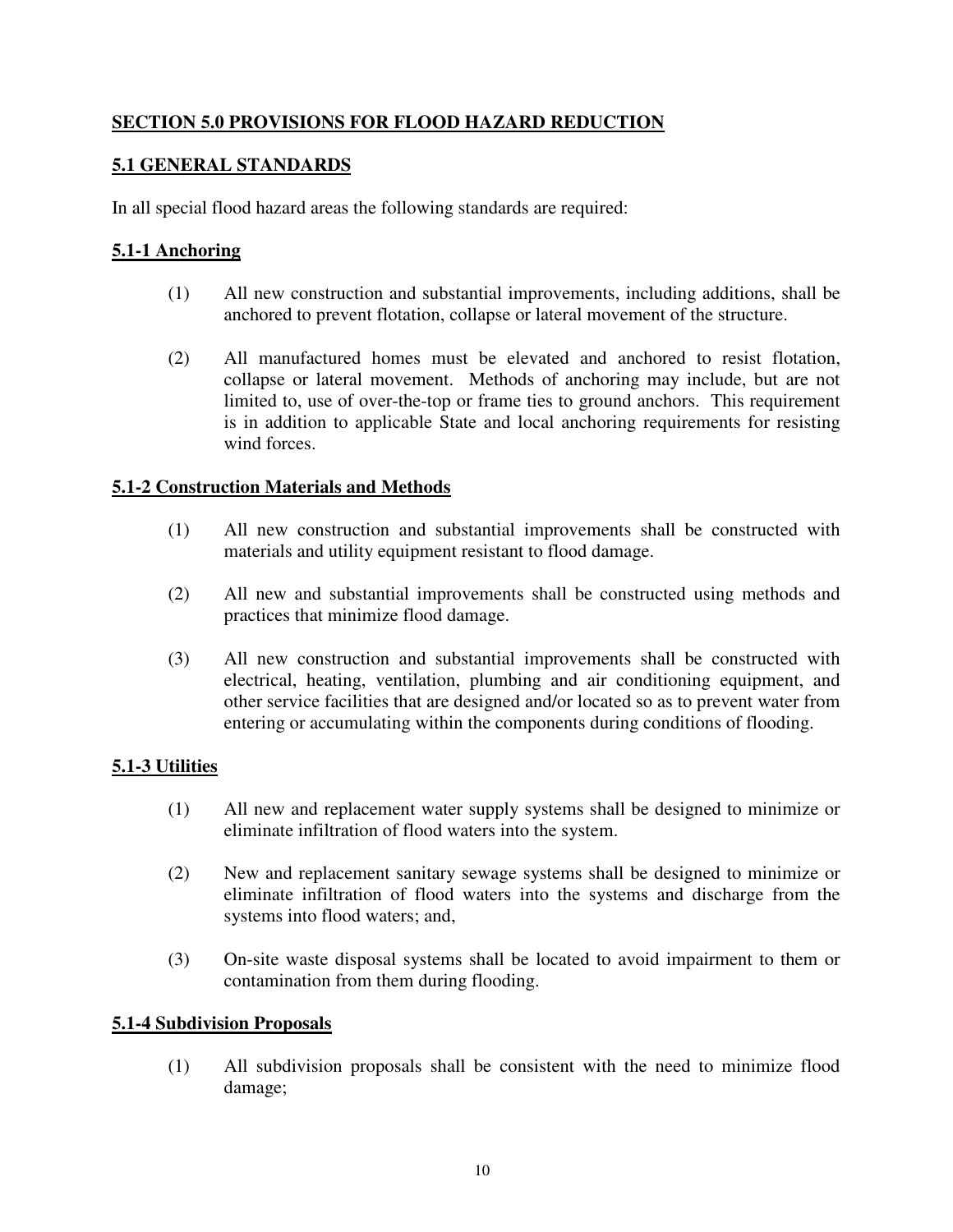- (2) All subdivision proposals shall have public utilities and facilities such as sewer, gas, electrical, and water systems located and constructed to minimize flood damage;
- (3) All subdivision proposals shall have adequate drainage provided to reduce exposure to flood damage; and,
- (4) Base flood elevation data shall be provided for subdivision proposals and other proposed development which contain at least 50 lots or 5 acres (whichever is less).

## **5.2 SPECIFIC STANDARDS**

In all special flood hazard areas where base flood elevation data have been provided as set forth in Section 3.2 BASIS FOR ESTABLISHING THE SPECIAL FLOOD HAZARD AREAS or Section 4.3-2, Use of Other Base Flood Data, the following provisions are required:

## **5.2-1 Residential Construction**

New construction and substantial improvement of any residential structure shall have the lowest floor, including basement, elevated on fill to at least one foot above the base flood elevation.

### **5.2-2 Nonresidential Construction**

Construction and substantial improvement of any nonresidential structure shall either have the lowest floor, including basement, elevated on fill to at least one foot above the base flood elevation or, together with attendant utility and sanitary facilities shall:

- (1) Be flood proofed to at least two feet above the base flood elevation, so that below this elevation the structure is watertight with walls substantially impermeable to the passage of water.
- (2) Have structural components capable of resisting hydrostatic and hydrodynamic loads and effects of buoyancy.
- (3) Be certified by a registered professional engineer or architect that the standards of this subsection are satisfied. Such certification shall be provided to the official as set forth in Section 4.3-3(2).

## **5.2-3 Manufactured Homes**

- (1) Manufactured homes shall be anchored in accordance with Section 5.1-1(2).
- (2) All manufactured homes or those to be substantially improved shall be elevated on a permanent foundation such that the lowest floor of the manufactured home is elevated on fill to at least one foot above the base flood elevation, and is securely anchored to an adequately anchored foundation system.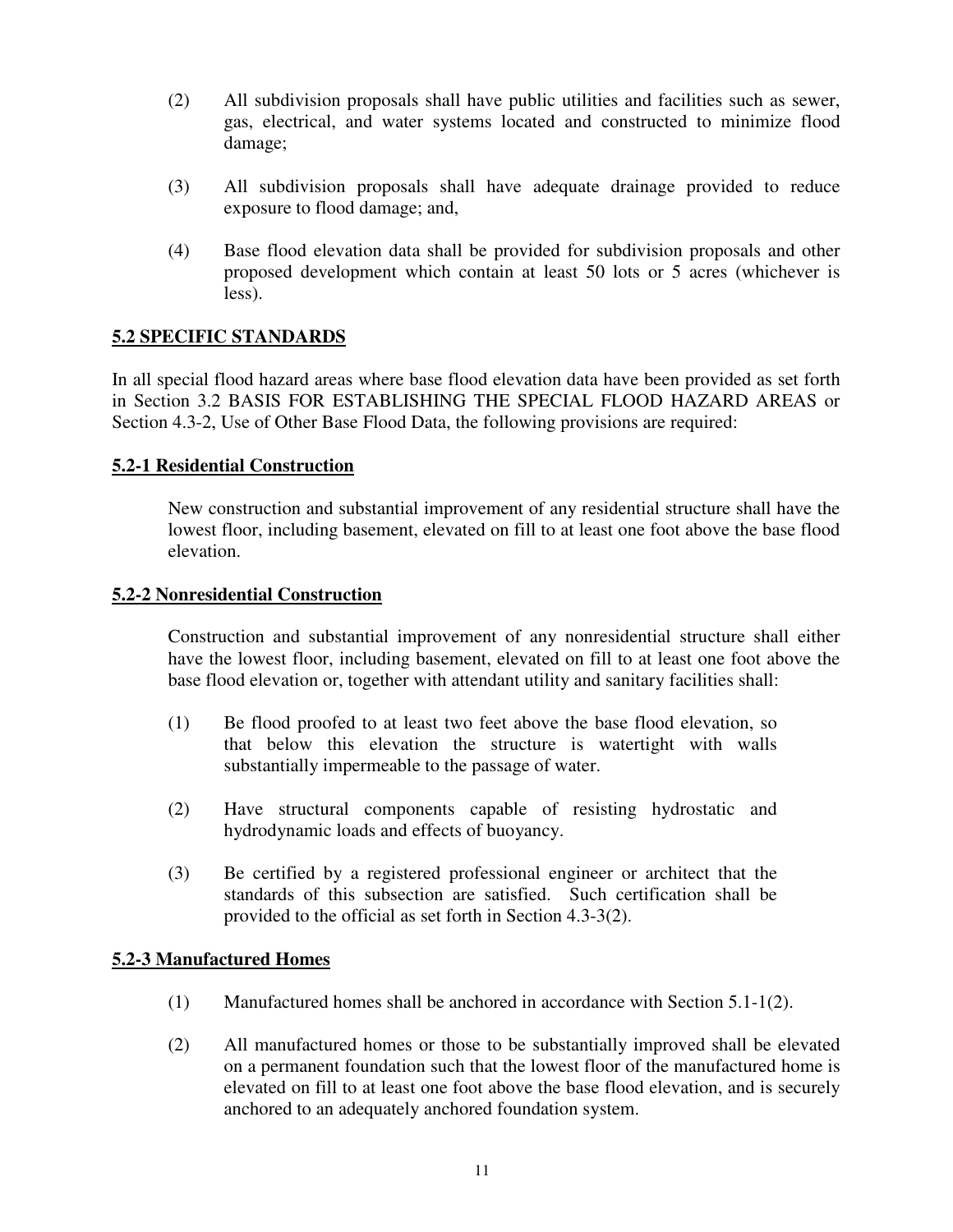### **5.3 FLOODWAYS**

Located within the special flood hazard areas established in Section 3.2 are areas designated as floodways. Since the floodway is an extremely hazardous area due to the velocity of flood waters which carry debris, potential projectiles, and erosion potential, the following provisions apply:

- (1) Prohibit encroachments, including fill, new construction, substantial improvements, and other development unless certification by a registered professional engineer or architect is provided demonstrating that encroachments shall not result in any increase in flood levels during the occurrence of the base flood discharge.
- (2) If Section 5.3(1) is satisfied, all new construction and substantial improvements shall comply with all applicable flood hazard reduction provisions of Section 5.0 PROVISIONS FOR FLOOD HAZARD REDUCTION.

#### **SECTION 6.0**

### **6.1 PENALTIES FOR VIOLATIONS**

- (1) Violation of the provisions of this ordinance or failure to comply with any of its requirements, including violations on conditions and safeguards established in connection with grants or variances or conditional uses, shall constitute a misdemeanor. Any person who violates this ordinance or fails to comply with any of its requirements shall upon conviction thereof be punished by a fine not exceeding \$500 or by imprisonment not to exceed 30 days or by both such fine and imprisonment for each such offense, and in addition shall pay costs and expenses involved in the case. Each day such violation continues shall be considered a separate offense.
- (2) Nothing herein contained shall prevent the Board of County Commissioners from taking such other lawful action as is necessary to prevent or remedy any violation.

Commissioner Neys , seconded the motion for adoption: Roll call vote – Ova, Marks, Schwartz, Neys and Klose voted aye. The resolution was approved.

PASSED THIS 4th day of October , 2011,

APPROVED:

\_\_\_\_\_\_\_\_\_\_\_\_\_\_\_\_\_\_\_\_\_\_\_\_\_\_\_\_\_\_\_\_\_\_\_\_\_\_\_\_\_\_\_\_\_ Mark T. Klose, Stutsman County Commission Chairman

\_\_\_\_\_\_\_\_\_\_\_\_\_\_\_\_\_\_\_\_\_\_\_\_\_\_\_\_\_\_\_\_\_\_\_\_\_\_\_\_\_\_\_\_\_

ATTEST: (seal)

Noel A. Johnson, Auditor/COO